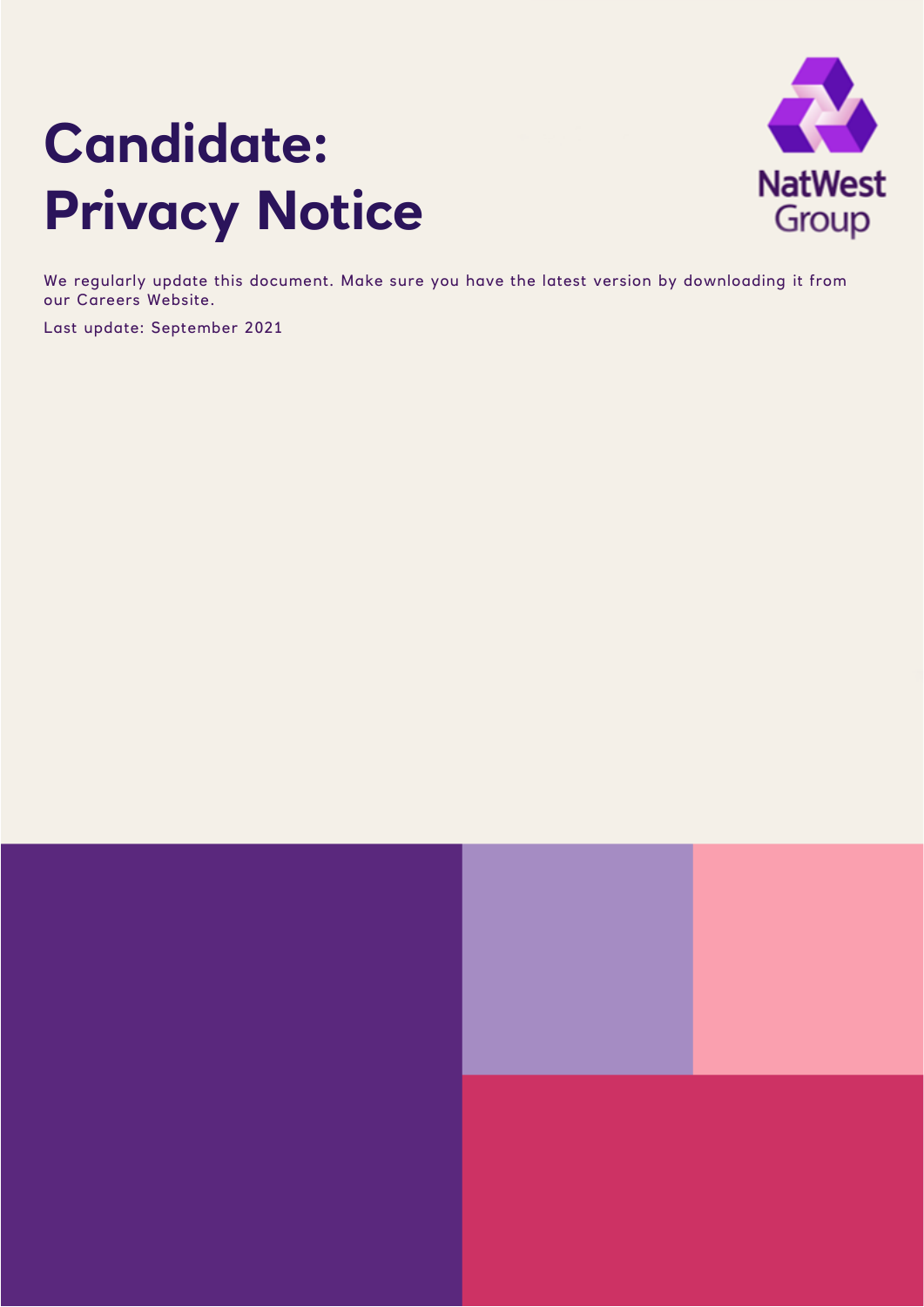# Privacy Notice

#### 1.Who we are

The "bank", "we", "us", "our" for the purposes of this notice means NatWest Group plc and its subsidiaries and related companies ("NatWest Group"), each of which is a data controller in its own right for the purposes of data protection law. As part of our candidate application and recruitment activities we collect, process and store personal and special categories of data which may directly or indirectly identify you (together "personal information"). We process personal information for a range of purposes relating to general recruitment activities as well as the recruitment process and this may include your application, assessment, pre-employment screening, and your worker permissions. This Candidate Privacy Notice ("Privacy Notice") sets out:

- why we collect your personal information;
- what information is collected and;
- how it is processed within the recruitment process.

Throughout this Privacy Notice we use the term "processing" to cover all activities involving your personal information, including collecting, handling, storing, sharing, accessing, using, transferring and disposing of the information.

Please refer to section Poland or India below for specific information about how candidate's personal information of is processed in Poland or India respectively.

### 2.Why do we collect your personal information?

We only process your personal information where we are lawfully permitted for one or more of the purposes set out below. Not all of the purposes set out below will apply to you all of the time.

- a) Application: activities carried out in the course of receiving and assessing candidate applications, including reviewing general applications or applications for specific jobs and processing information to enable subscription to our job alerts. This may involve the processing of your CV, name, address, employment history, academic and professional qualifications, age, diversity data including gender, ethnicity, disability, sexual orientation, nationality and previous disciplinary matters;
- b) Assessment: activities carried out in the course of assessing candidate suitability for roles at the bank, which may involve the processing of your CV, psychometric tests (such as a situational judgement test, ability or personality test), interview (face to face, telephone or video), behavioural assessments (such as a role play, group exercise or presentation), technical assessments;
- c) Pre-employment screening (PES): a pre-employment screening activities carried out for the purposes of financial, credit history and insurance risk assessments; criminal records checks; county court judgements checks, adverse media checks, screening against external databases and sanctions lists to establish connections to politically exposed persons; determining penalties for tax evasion (see sections 7, 8, 9, 10 & 11 for more information on PES screening.)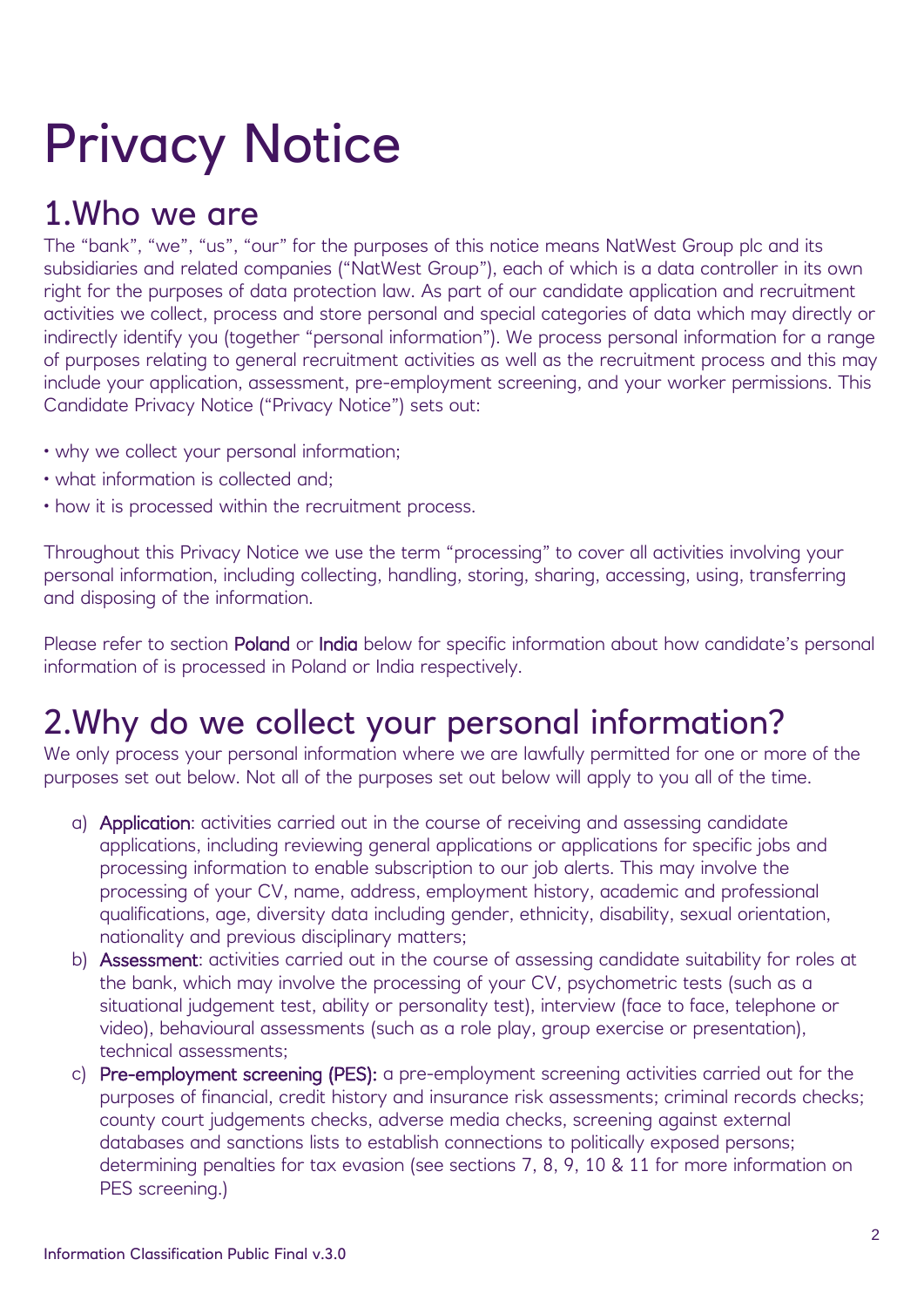- d) Candidate searches: In the course of our search activities, we use personal information that we have collected concerning candidates to identify professional opportunities that we think may be of interest. We may contact potential candidates from time to time regarding such opportunities. We may also contact individuals from time to time to solicit names of, or other personal information regarding, potential candidates in connection with a search that we are conducting and for purposes of market intelligence;
- e) General recruitment activities: market research activities and specific or speculative recruitment-related activities.

#### 3.What personal information might we process?

Generally, we collect personal information directly from you in circumstances where you provide personal information to us by applying directly for a role at the bank, or information that we learn about you through your interactions with us, or with third parties (e.g. recruitment agencies). We may also collect personal information about you from third parties, including, for example, when a referee provides information about you, when a colleague recommends that we consider you for a position or from other sources where you have made your personal information publicly available for the purposes of recruitment on jobs boards, LinkedIn (or other publicly available social media networks and databases). Here are some examples of the type of information we may process about you. There's a full list in the schedule at the end of this notice.

#### **Your Personal Information**

- Personal details such as name, address, email address and date and place of birth;
- Work history/job data; previous employers, positions, dates, etc.;
- Compensation; basic salary, benefits, bonuses, etc.;
- Education and work history including professional qualifications and skills;
- Employer feedback / references, to include regulated references where necessary;
- Nationality / visa / right to work permit information; (e.g. passport, driving licence, National Insurance numbers);
- Photographs and images from recorded assessments or from on-site CCTV;
- Results of pre-employment screening checks (e.g. credit history, criminal records checks where permitted under local law);
- Assessment results e.g. psychometric assessment results, results from gamification and video or telephone assessment.

#### **Your Special Categories of Information**

During the process we may also inadvertently capture some special categories of personal information about you (e.g. information relating to your racial or ethnic origin, religious of philosophical beliefs, trade union membership, physical or mental health or condition, sexual orientation), where this has been provided or made publicly available by you or can be inferred from your CV. We may also process certain special categories of information about you (e.g. information about a physical or mental health or condition) in order to make reasonable adjustments to enable our candidates to apply for jobs with us, to be able to take online/telephone assessments, to attend interviews/assessment centres, to prepare for starting at the bank (if successful) and to ensure that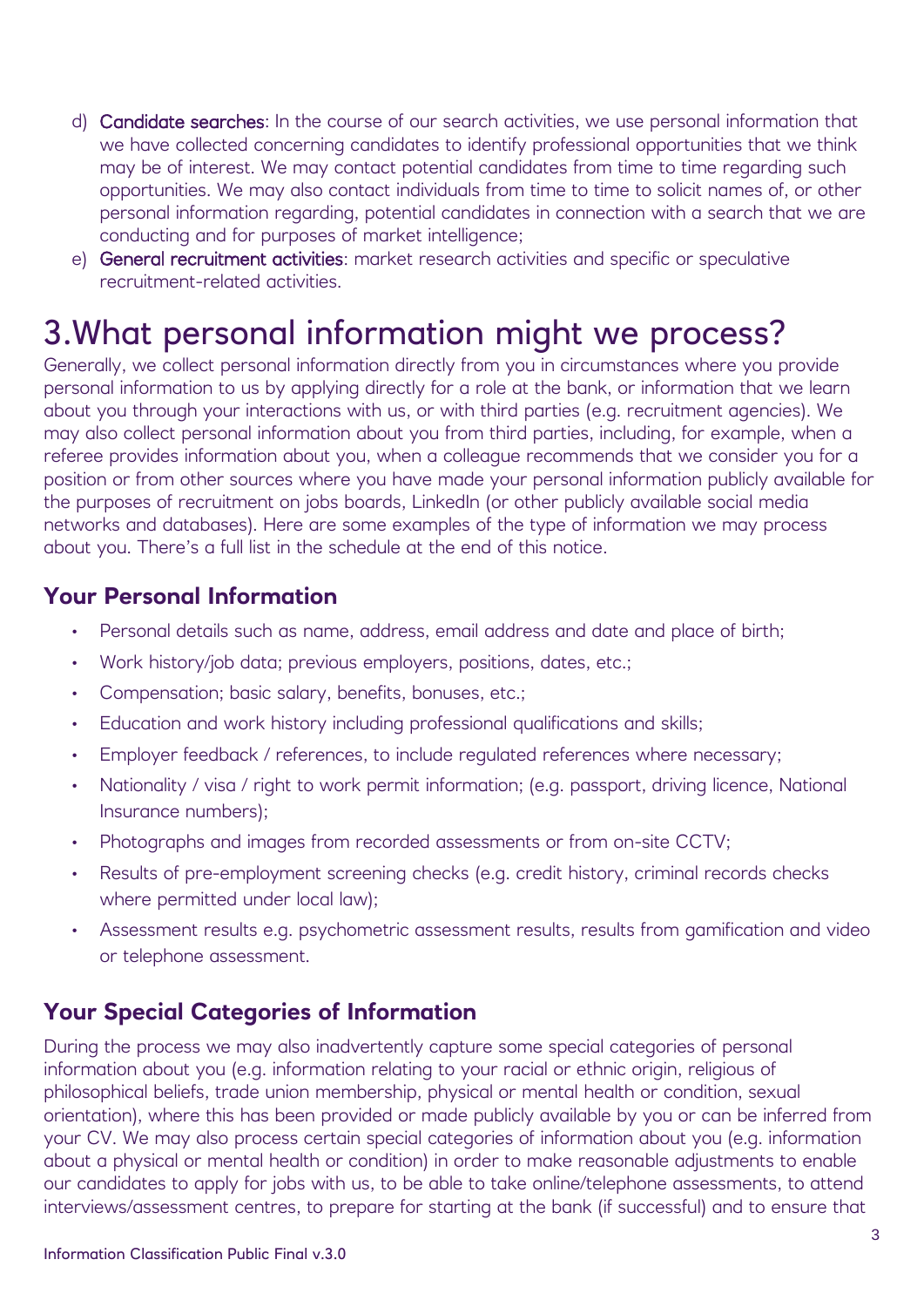we comply with regulatory obligations placed on us with regard to our hiring. We may also process information relating to criminal convictions and offences (e.g. as part of pre-employment screening checks). We will only process special categories of information or information about criminal convictions and offences where permitted by applicable laws (and then only when necessary for the purposes mentioned above). Where we are processing personal information based on your consent, you have the right to withdraw that consent at any time where there is no other legal basis for the processing.

#### 4.Legal Basis Processing Conditions

The bank's entitlement to process your personal information is governed by a number of processing conditions. This means that we will rely on more than one of these conditions in order to process elements of your personal information throughout the recruitment process:

- a) The bank will process your personal information where it is necessary for entry into or the performance of the employment contract. For example, when you apply for a role.
- b) The bank will also process your personal information where it is required by law or regulation, for example health and safety laws, employment or tax laws, equalities laws and laws and regulations intended to prevent and detect crime and meet the regulatory requirements of the Prudential Regulatory Authority and the Financial Conduct Authority Conduct Rules;
- c) The bank will process your personal information where it is in the legitimate interests of the bank such as for general research activities to support our recruitment initiatives. This processing will always be fair and lawful and will at all times comply with the principles of applicable privacy laws in the country where you have applied to be employed;
- d) During the course of your application, it may also be necessary for the bank or its suppliers to process your special categories of information (including information about criminal convictions or offences) as per the detail in section 2 and Schedule 1 of this notice. This processing will only be carried out where this permitted by local laws and:
	- i. where you have provided your explicit consent (which may be captured where you provide special categories of information to the bank and its suppliers or affiliates); or
	- ii. where necessary to comply with employment law obligations such as making reasonable adjustments to ensure compliance with the Equality Act 2010.
	- iii. Where necessary to undertaken criminal record checks to prevent and detect unlawful acts where permitted by local laws.

#### 5.Who do we share your personal information with?

The bank will need to share your personal information internally (both in the country where you may work and in other countries in which we have central operations) and may require to share it with some external parties or associates of the bank. Some of these third parties and associates will be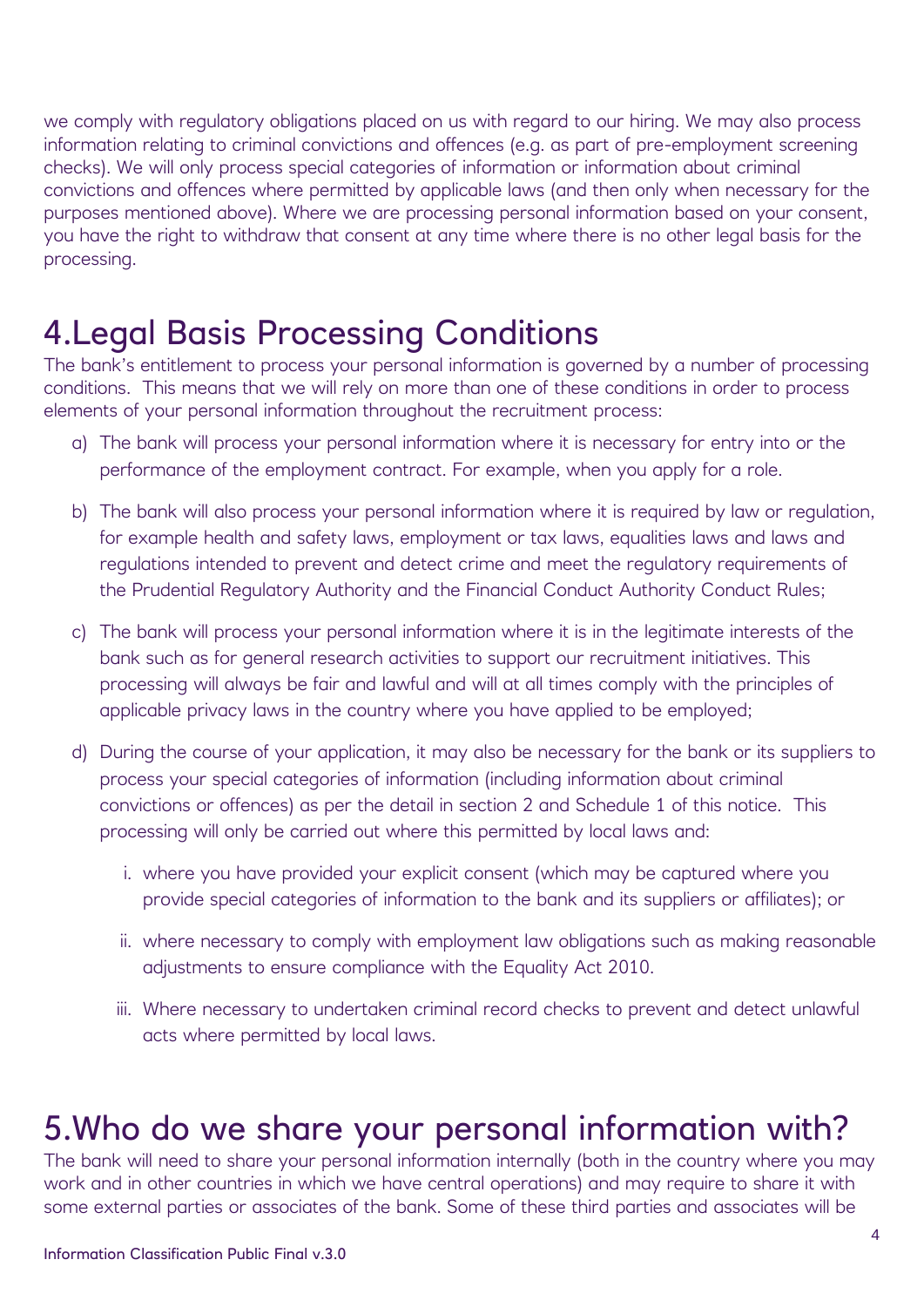located outside the European Economic Area ("EEA"). Where we transfer your personal information outside the EEA, we will ensure that it is protected in a manner that is consistent with how your personal information will be protected by us in the EEA. This can be done in a number of ways, for instance the country that we send the information to might be approved by the European Commission; or the recipient may have signed up to a contract based on "Standard Contractual Clauses" approved by the European Commission, obliging them to protect your personal information. In other circumstances the law may permit us to otherwise transfer your personal information outside the EEA. In all cases, however, we will ensure that any transfer of your personal information is compliant with applicable data protection law. Your information will only be shared if it is necessary or required (for example in order to carry out pre-employment screening). The recruitment process will involve:

- Assessing and progressing your application;
- Assessing your suitability (skills, strengths, behaviours for the role);
- Activities needed to complete the on-boarding and screening process should your application be successful.

To enable these processes your personal information may be shared internally, but the information shared is limited to what is required by each individual to perform their role in the recruitment process.

Your personal information may be shared internally within the bank (including with other NatWest Group companies) with the following people:

- Those employees who would have managerial responsibility for you or are acting on their behalf;
- Employees in HR who have responsibility for certain HR processes (for example, recruitment, assessment, pre-employment screening);
- Employees with responsibility for investigating issues of non-compliance with laws and regulations, internal policies and contractual requirements;
- Employees in IT and system owners who manage user access;
- Audit and Investigations employees in relation to specific audits/investigations; and
- Security managers for facilities / premises.

The bank may also need to share your information with certain external third parties including:

- Companies who provide recruitment and candidate interview and assessment services to the bank;
- Suppliers who undertake background screening on behalf of the bank (credit checking agencies, criminal checking bureaus, etc.);
- Academic institutions c (Universities, colleges, etc.) in validating information you've provided;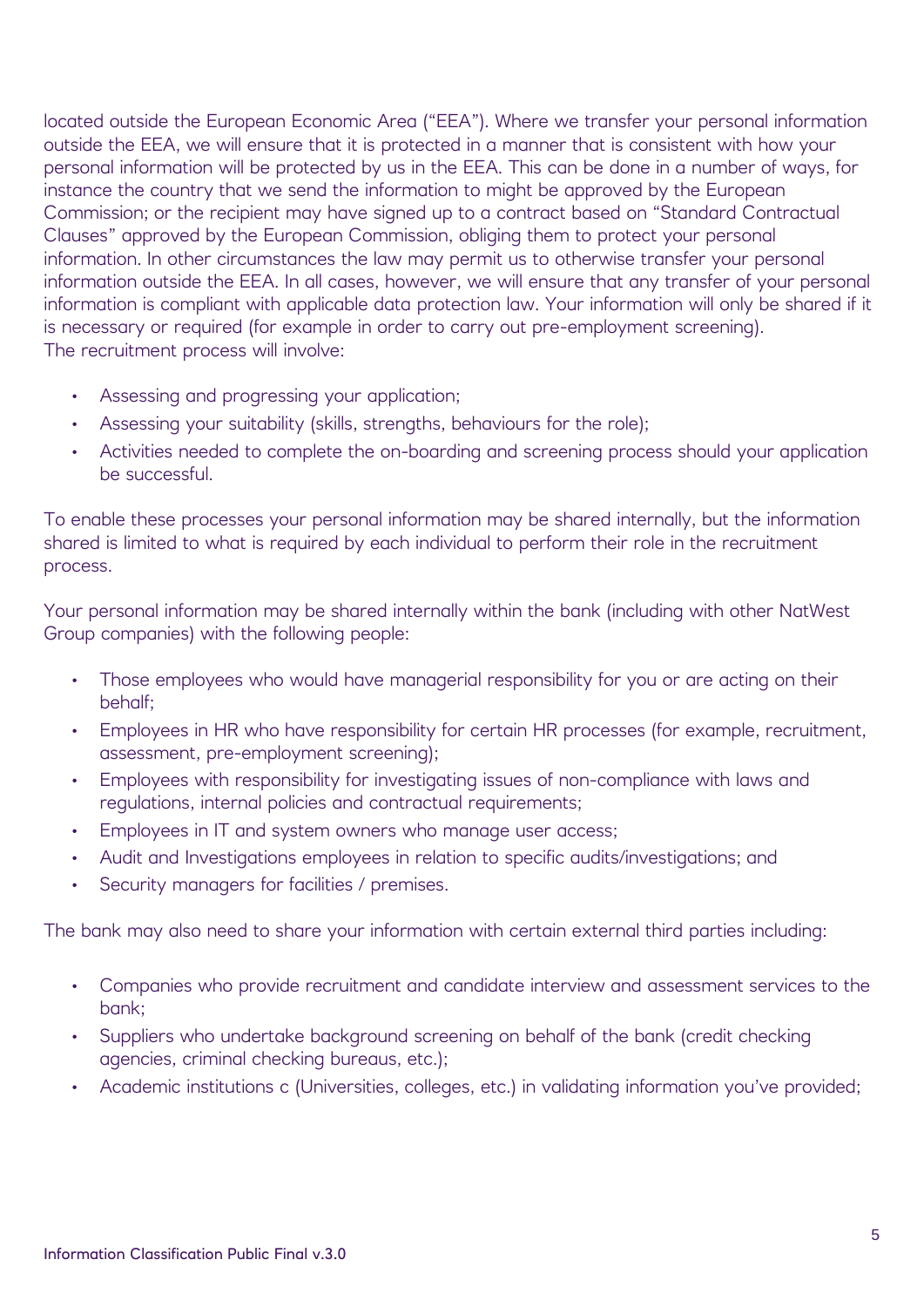- Individuals and companies that you have previously worked for who may provide references/recommendations to the bank d ;
- Other third-party suppliers (or potential suppliers), who provide services on our behalf.

#### 6.How do we protect and retain your information?

Our HR and Recruitment systems are protected to ensure that unauthorised or unlawful processing of personal information, accidental loss or destruction of, or damage to, personal information does not occur. This is done in accordance with the NatWest Group Security Policy.

Where we share information with other parties located outside your country, as a minimum, the bank will require that such personal information is protected as required by the laws of the country where you work. The bank also requires its third-party suppliers or recipients of personal information to guarantee the same level of protection as provided by the bank. In addition to using your personal information for the position for which you have applied, we may retain and use your personal information to consider you for other positions.

We typically retain your personal information for up to two years, but retention periods may vary and will be determined by various criteria including the type of record in which your information is included, the purpose for which we are using it and our legal obligations (laws or regulation may set a minimum period for which we have to keep information). We may on exception retain your information for longer periods, particularly where we need to withhold destruction or disposal based on an order from the courts or an investigation by law enforcement agencies or our regulators. This is intended to make sure that the bank will be able to produce records as evidence, if they're needed. If you do not want to be considered for other positions or would like to have your personal information removed, you may contact us as specified under Inquiries, Complaints and Objections below. Unless required for tax or other legal purposes or in connection with employment as specified above, your personal information will be retained in accordance with our with our Managing Records Policy (which means that we may hold some information after your application to the bank is complete).

#### 7.Your rights

We want to make sure you are aware of your rights in relation to the personal information we process about you. We have described those rights and the circumstances in which they apply in the table below. If you wish to exercise any of these rights, or if you have any queries about how we use your personal information which are not answered here, please contact us: [NatWest Group](mailto:rbs.jobs.query@rbs.co.uk) 

#### [Recruitment Support Team](mailto:rbs.jobs.query@rbs.co.uk)

| Data Subject Right | <b>Description</b>                                                                                                                                                                                                     |
|--------------------|------------------------------------------------------------------------------------------------------------------------------------------------------------------------------------------------------------------------|
| <b>Access</b>      | You have a right to get access to the personal information we hold<br>about you. If you would like a copy of the personal information we<br>hold about you, please contact us at:<br>EmployeeSARsManchester@rbs.co.uk. |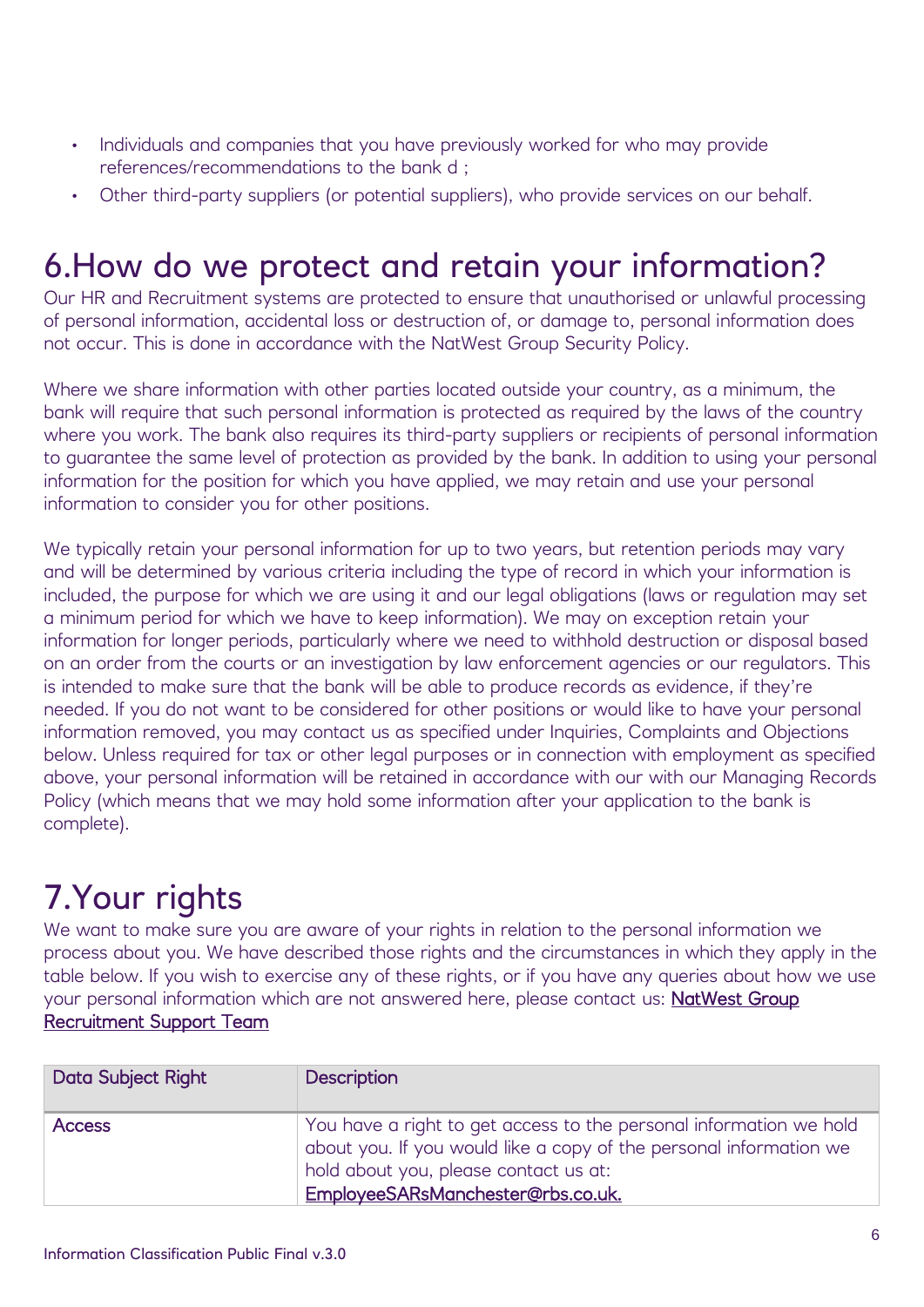| Rectification                    | It is your responsibility to keep your personal information up to date<br>so that accurate application records can be maintained. You can<br>manage all of your applicant data by accessing and updating your<br>profile on the banks applicant tracking system or by contacting<br><b>NatWest Group Recruitment Support Team</b>                                                                                                                                                                                                                                                                                                                                                                              |
|----------------------------------|----------------------------------------------------------------------------------------------------------------------------------------------------------------------------------------------------------------------------------------------------------------------------------------------------------------------------------------------------------------------------------------------------------------------------------------------------------------------------------------------------------------------------------------------------------------------------------------------------------------------------------------------------------------------------------------------------------------|
| <b>Erasure</b>                   | You have a right to request that we delete your personal<br>information. You may request that we delete your personal<br>information if you believe that:<br>• we no longer need to process your information for the<br>purposes for which it was provided;<br>we have requested your permission to process your personal<br>information and you wish to withdraw your consent; or<br>we are not using your information in a lawful manner.<br>If you would like to submit an erasure request, please contact us at:<br><b>NatWest Group Recruitment Support Team</b>                                                                                                                                          |
| <b>Objection (Marketing)</b>     | The bank will not use personal information collected about you for<br>the purposes of recruitment to offer you any products or services<br>for personal or family consumption ("direct marketing") or provide<br>your personal information to third parties for their direct marketing.<br>We will ask for your consent prior to sending you communications<br>about future events and opportunities that are relevant to you.<br>You have a right to object at any time to processing of your<br>personal information for direct marketing purposes. You can change<br>your preferences at any time by contacting: NatWest Group<br>Recruitment Support Team or clicking unsubscribe                          |
| Portability                      | Where we have requested your permission to process your personal<br>information or you have provided us with information for the<br>purposes of entering into a contract with us, you have a right to<br>receive the personal information you provided to us in a portable<br>format.<br>If you would like to submit a portability request, please contact us<br>at: ROI-HREmployeePrivacy@natwest.com.                                                                                                                                                                                                                                                                                                        |
| <b>Automated Decision Making</b> | We may make a decision on the suitability of your application by<br>using automated scoring mechanisms and/or models. This will be<br>based on responses collected during our assessments, such as<br>psychometric tests and video assessments. Where automated<br>decision-making is used that could have a legal or significant impact<br>on you (e.g automated psychometric testing), we will provide you<br>with an opportunity to express your views and provide any other<br>safeguards required by law. You have the right<br>to obtain human intervention<br>to express your point of view<br>to obtain an explanation of the decision reached after an<br>assessment and<br>challenge such a decision |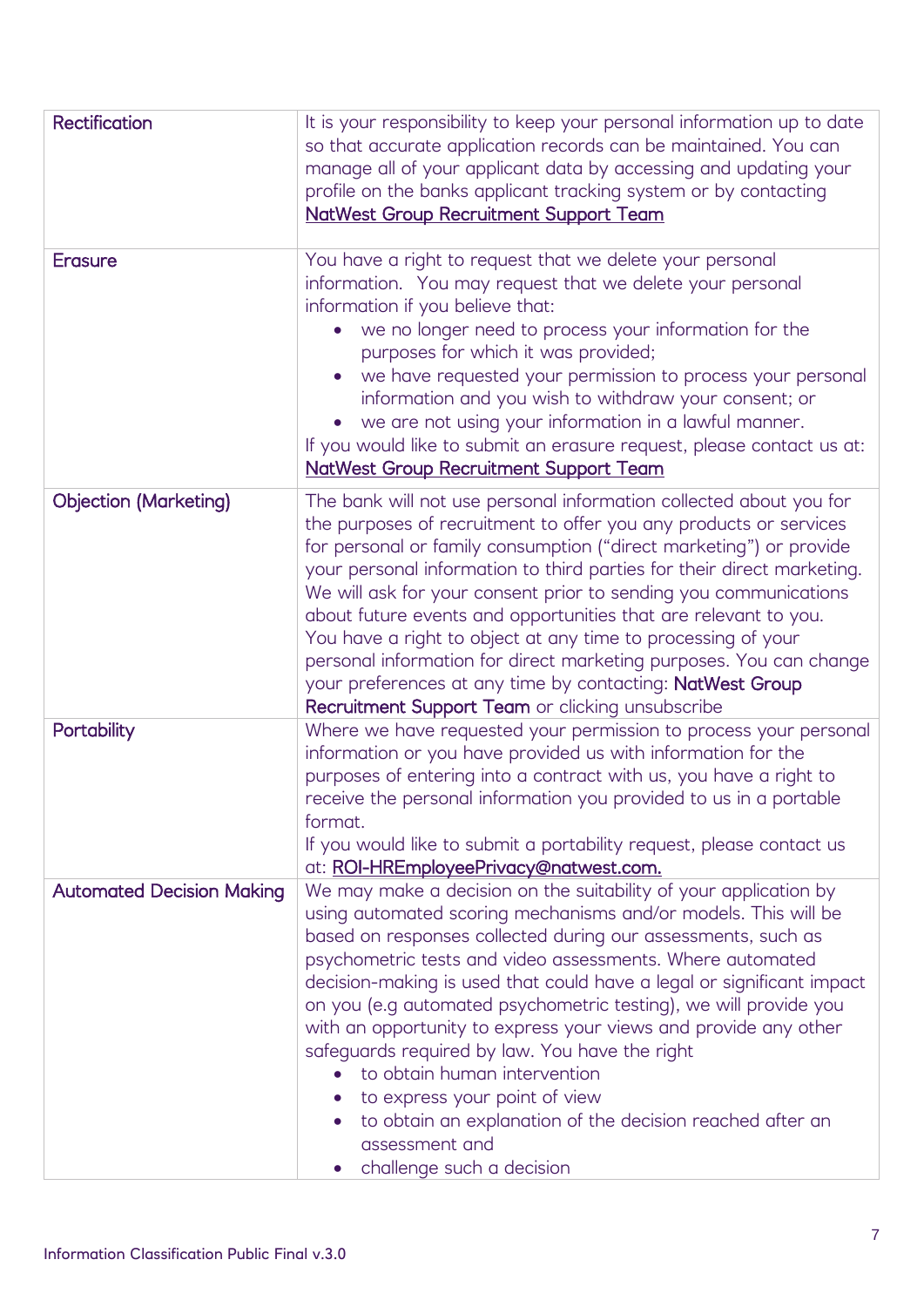|                    | If you would like to express your views on the use of automated<br>decision-making and the impact on your application, you can<br>contact us via email NatWest Group Recruitment Support Team.                             |
|--------------------|----------------------------------------------------------------------------------------------------------------------------------------------------------------------------------------------------------------------------|
| <b>Restriction</b> | Where possible, we will restrict the processing your personal<br>information if you have raised an objection or erasure request in<br>relation the processing of your personal information whilst we<br>review your query. |
| <b>Complaints</b>  | You have a right to lodge a complaint with the relevant supervisory<br>authority or data protection regulator. For more information, please<br>see Schedule 2 for a list of contact details for your local regulator.      |

#### 8.Screening Checks

As part of the Selection process, NatWest Group plc performs a number of screening checks, where permitted by local law. These checks are only performed on candidates who have been selected for a role. Your consent will be requested before screening checks are performed.

For United Kingdom and Republic of Ireland candidates only: The personal information we have collected from you will be shared with Cifas who will use it to prevent fraud, other unlawful or dishonest conduct, malpractice, and other seriously improper conduct. If any of these are detected, you could be refused certain services or employment. Your personal information will also be used to verify your identity. Further details of how your information will be used by us and Cifas, and your data protection rights, can be found by contacting the bank's [Internal Controls Team.](mailto:HRPeopleServicesUK&EMEAInternalControlsTeam@rbs.co.uk)

#### 9.Criminal Record Checks

Given the nature of our business, we have legal and regulatory obligations to ensure that the people we employ can be relied upon to handle client money and information responsibly. We therefore ask questions about any prior civil or criminal proceedings you may have been subject to and may also conduct criminal record checks.

### 10.Credit Reference Agencies

We will undertake searches about you at credit references agencies who will supply us with information, including information from the electoral register, in support of our recruitment decision. The agencies will record details of the search but will not make them available for use by lenders to assess your ability to obtain credit. We may use scoring methods to assess this application and to verify your identity. You have right to access your personal records held by credit reference agencies and will supply their contact information upon request.

#### 11.Fraud Prevention Agencies

To prevent or detect fraud, or assist in verifying your identity, we may now and periodically make searches of Group records and at fraud prevention agencies. Should our investigations identify fraud or the commission of any other criminal offence by you (on your part) when applying for, or during the course of your employment with us, we will record details on this on fraud prevention databases. This information may be accessed from the UK and other countries and used by law enforcement agencies and by us and other employers (and potential employers) to prevent fraud. Please contact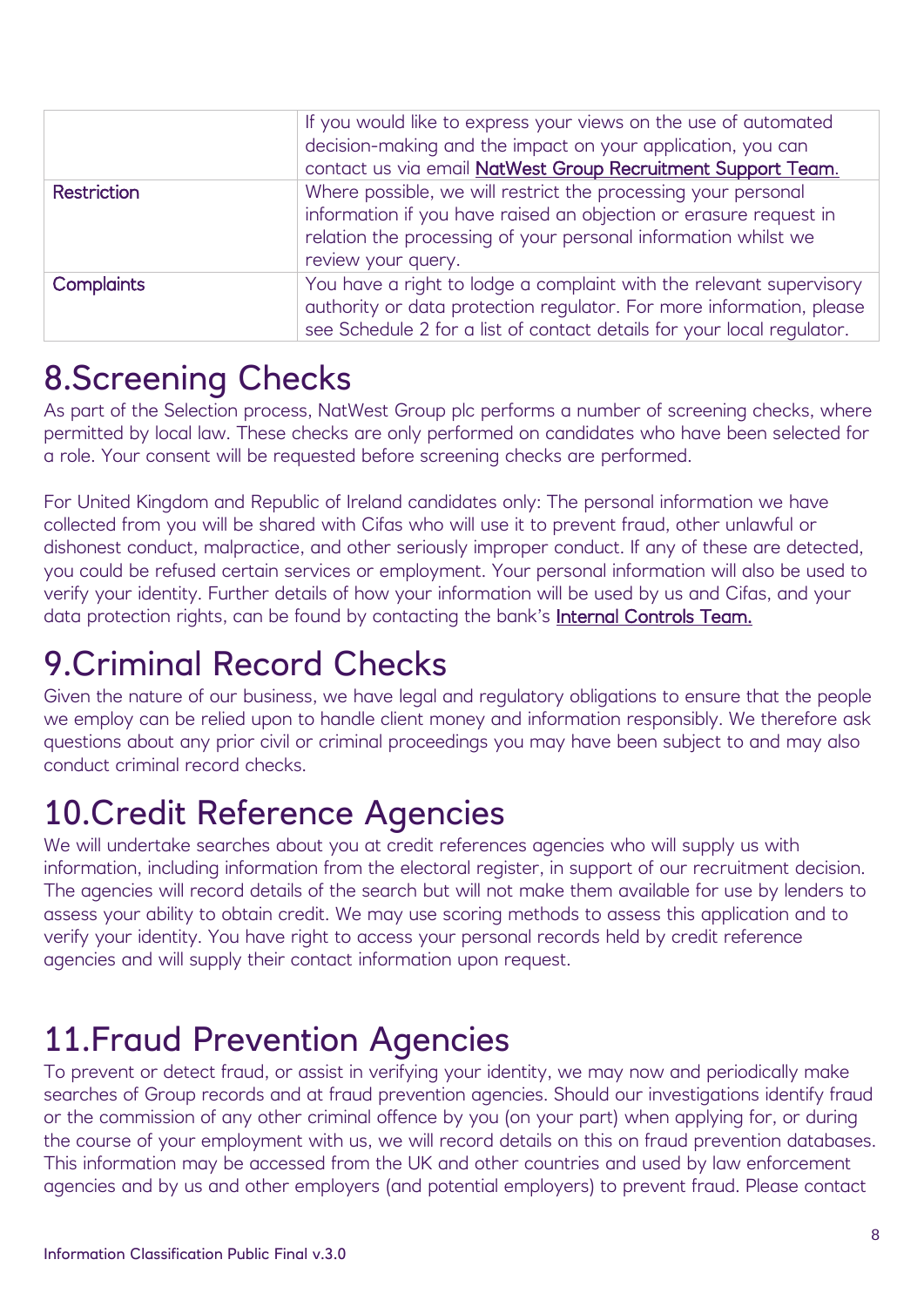us if you want to receive details of the relevant fraud prevention databases through which we share information.

## 12.Regulatory Screening

In order to comply with our legal and regulatory obligations in relation to anti-money laundering and sanctions restrictions, we will screen your name against global sanctions lists. The screening will simply involve searching our internal and third-party databases to ensure you are not on a sanctioned list. We are not able to employ anyone on a sanctions list. In addition, in order to comply with our legal obligations relating to anti-bribery and corruption, we will also perform searches and ask questions to assess whether there is a potential bribery or corruption risk to the role based on your personal and political associations. If there is a risk we will look to assess what additional internal controls we need to put in place to reduce that risk.

## Poland

#### 1.Data Controller

NatWest Markets plc Spółka Akcyjna Oddział w Polsce (KRS No. 0000235983, 1 Sierpnia 8A, Warsaw) or National Westminster Bank plc Spółka Akcyjna Oddział w Polsce (KRS No. 0000677815, 1 Sierpnia 8A, Warsaw) is the Data Controller of personal information collected during the recruitment process in Poland. This means we are responsible for deciding how we process your personal information. You can contact us by [NatWest Group Recruitment Support Team](mailto:rbs.jobs.query@rbs.co.uk)

### 2.Purpose and lawful basis

The following chart describes the categories of personal data we may collect or obtain from you if you are a candidate in Poland, as well as the business purpose for which we use or process it and the lawful basis for that processing:

| Purpose of processing                                             | Categories of personal<br>data                                                                                                                                                                                                                                                                            | Lawful basis for<br>processing                                                                                                                                                                                                                                                                  |
|-------------------------------------------------------------------|-----------------------------------------------------------------------------------------------------------------------------------------------------------------------------------------------------------------------------------------------------------------------------------------------------------|-------------------------------------------------------------------------------------------------------------------------------------------------------------------------------------------------------------------------------------------------------------------------------------------------|
| Your application and<br>recruitment for a current<br>role with us | Information contained in<br>your application and CV,<br>which is permitted to be<br>collected by an employer<br>under art. 22 (1) § 1 of<br>Polish Labour Code, such<br>as your name, surname,<br>date of birth, contact<br>details, education,<br>professional qualifications<br>and employment history. | Article $6(1)(b)$ of the<br>GDPR - processing which<br>is necessary for the<br>performance of the<br>employment contract as<br>well as to take steps prior<br>to entering into the<br>employment contract.<br>The submission of your<br>application and CV will be<br>taken as a request by you |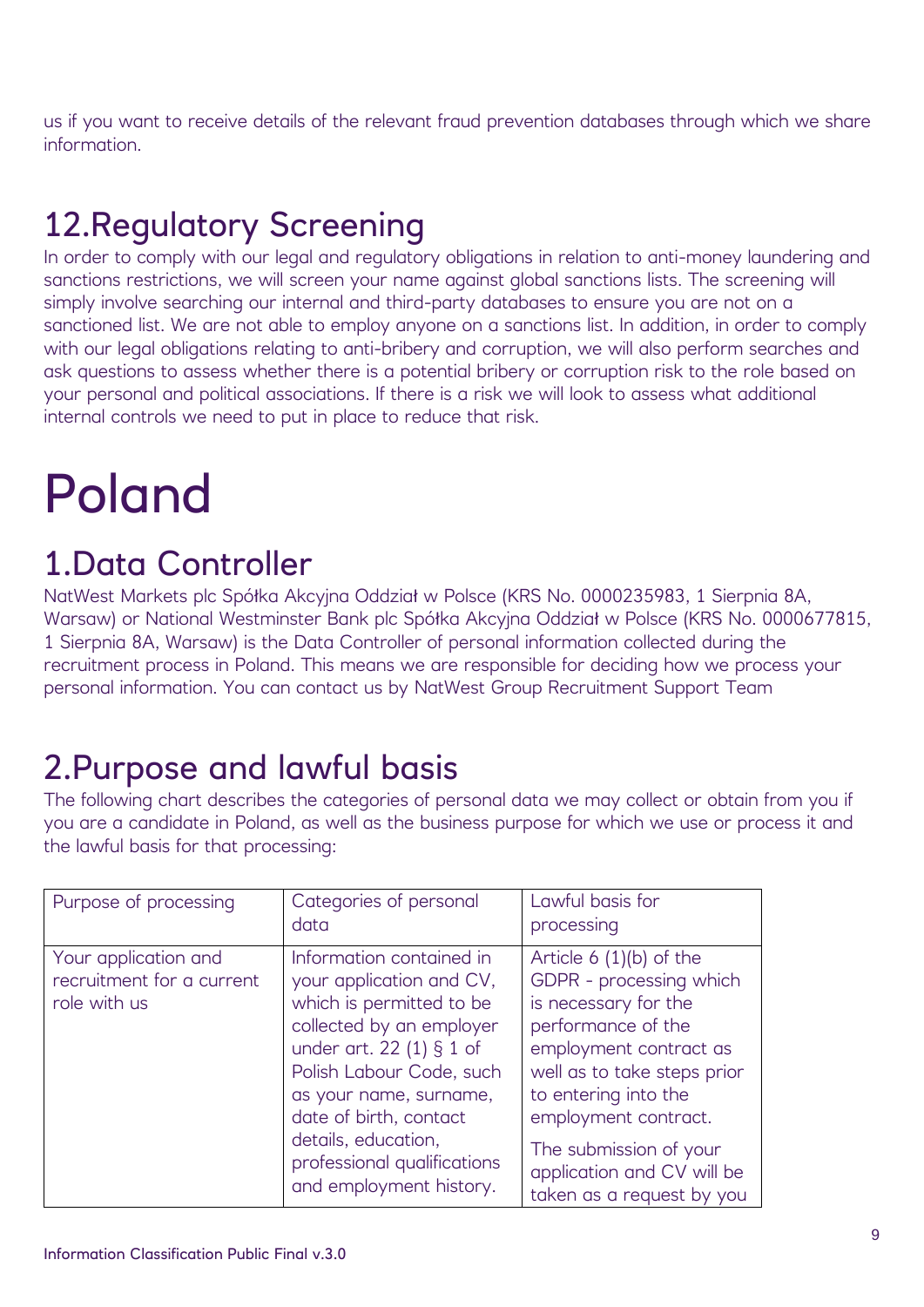|                                                                                                      |                                                                                                                                                          | to process this information<br>in order for you to<br>participate in the<br>recruitment process and<br>be considered for a role<br>with us.                                                                                                                                                                                                                                                                          |
|------------------------------------------------------------------------------------------------------|----------------------------------------------------------------------------------------------------------------------------------------------------------|----------------------------------------------------------------------------------------------------------------------------------------------------------------------------------------------------------------------------------------------------------------------------------------------------------------------------------------------------------------------------------------------------------------------|
|                                                                                                      | Any other personal<br>information included in<br>your application and CV<br>not covered in art. 22 $(1)$ §<br>1 of Polish Labour Code.                   | Article $6(1)(f)$ of the GDPR<br>- processing is necessary<br>for the purposes of the<br>legitimate interests<br>pursued by the Bank as a<br>prospective or current<br>employer. Provision of this<br>information in your job<br>application or CV is<br>voluntary.                                                                                                                                                  |
| Contacting you about<br>future opportunities                                                         | Your contact information<br>as supplied in your<br>application and CV for a<br>previous role with us or<br>provided by you on your<br>candidate profile. | Article 6 (1)(f) of the GDPR<br>- processing is necessary<br>for the purposes of the<br>legitimate interests<br>pursued by the Bank as a<br>prospective or current<br>employer. Should you not<br>wish to be contacted<br>about these opportunities<br>you can let us know<br>contacting the <b>NatWest</b><br><b>Group Recruitment</b><br><b>Support Team</b>                                                       |
| Processing of special<br>category information<br>included voluntarily in your<br>application and CV. | Information such as<br>ethnicity or nationality,<br>health or disability and<br>sexual orientation.                                                      | Please note that we do<br>not actively ask you to<br>provide any special<br>category data in your CV<br>or application. Where you<br>decide to provide this to<br>us on your own initiative,<br>we will take your active<br>submission of that<br>information to us as<br>confirmation of your<br>explicit consent under Art.<br>9 (2)(a) of the GDPR. This<br>consent can be withdrawn<br>at any time by contacting |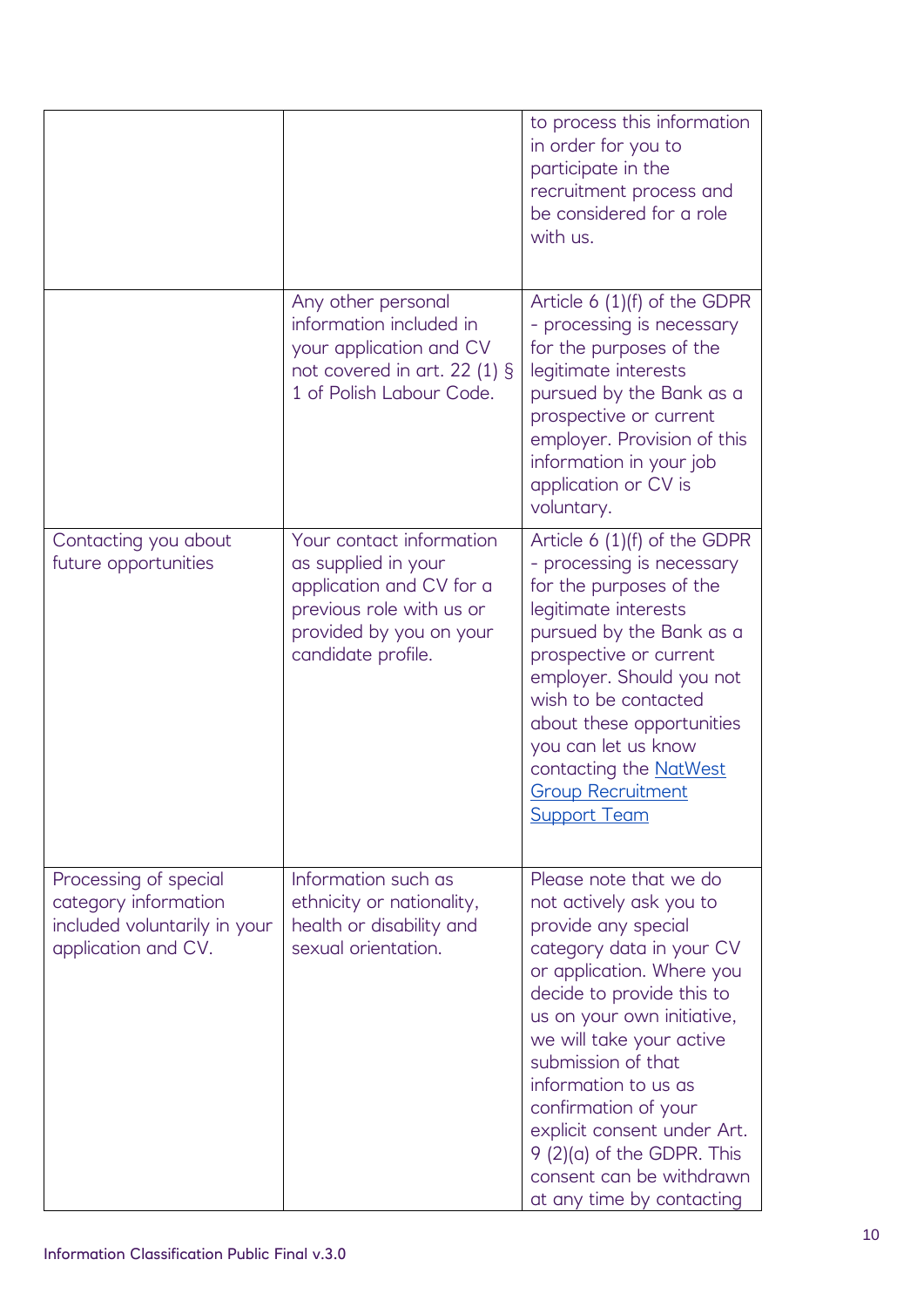|                                                                                                 |                                                          | the NatWest Group<br><b>Recruitment Support</b><br>Team                                                                                                                                                                                                                                                                                                                                                                                              |
|-------------------------------------------------------------------------------------------------|----------------------------------------------------------|------------------------------------------------------------------------------------------------------------------------------------------------------------------------------------------------------------------------------------------------------------------------------------------------------------------------------------------------------------------------------------------------------------------------------------------------------|
| Carrying out of criminal<br>record checks for pre-<br>employment screening<br>(PES) activities. | Information related to<br>criminal background<br>checks. | Art $6(1)(f)$ and Article 10<br>of the GDPR - criminal<br>background checks which<br>are necessary for the<br>Bank's legitimate interest<br>to mitigate the inherent<br>risks associated with<br>allowing anyone<br>unaccompanied access to<br>NatWest Group premises,<br>systems and/or data and<br>permitted under<br>amendments to the Polish<br>Labor Code on Amending<br><b>Financial Sector</b><br>Legislation enacted on<br>October 24, 2017. |

### 3.Your rights

In addition to the rights set out in section 7) Your Rights above you have the right to submit a complaint directly to the President of the Personal Data Protection Office (address: Stawki 2, 00-193 Warsaw).

# India

### 1.Screening checks

- County court judgements, credit history, penalties for tax evasion are not collected in India, but court room checks for last 2 years at the residential address are conducted
- Permanent Account Number (PAN), Aadhar Card, Universal account number (UAN), National Insurance numbers are recorded and also the previous organisation where you may have worked in past.
- In India our third-party vendor will check details against the 'Credit and Reputational risk' database for India and 'Serious and Organised crime' global database, 'Regulatory authorities database' global database, 'Compliance authorities database' global check
- Military service is not checked or processed in India
- References may be obtained as part of the recruitment process in India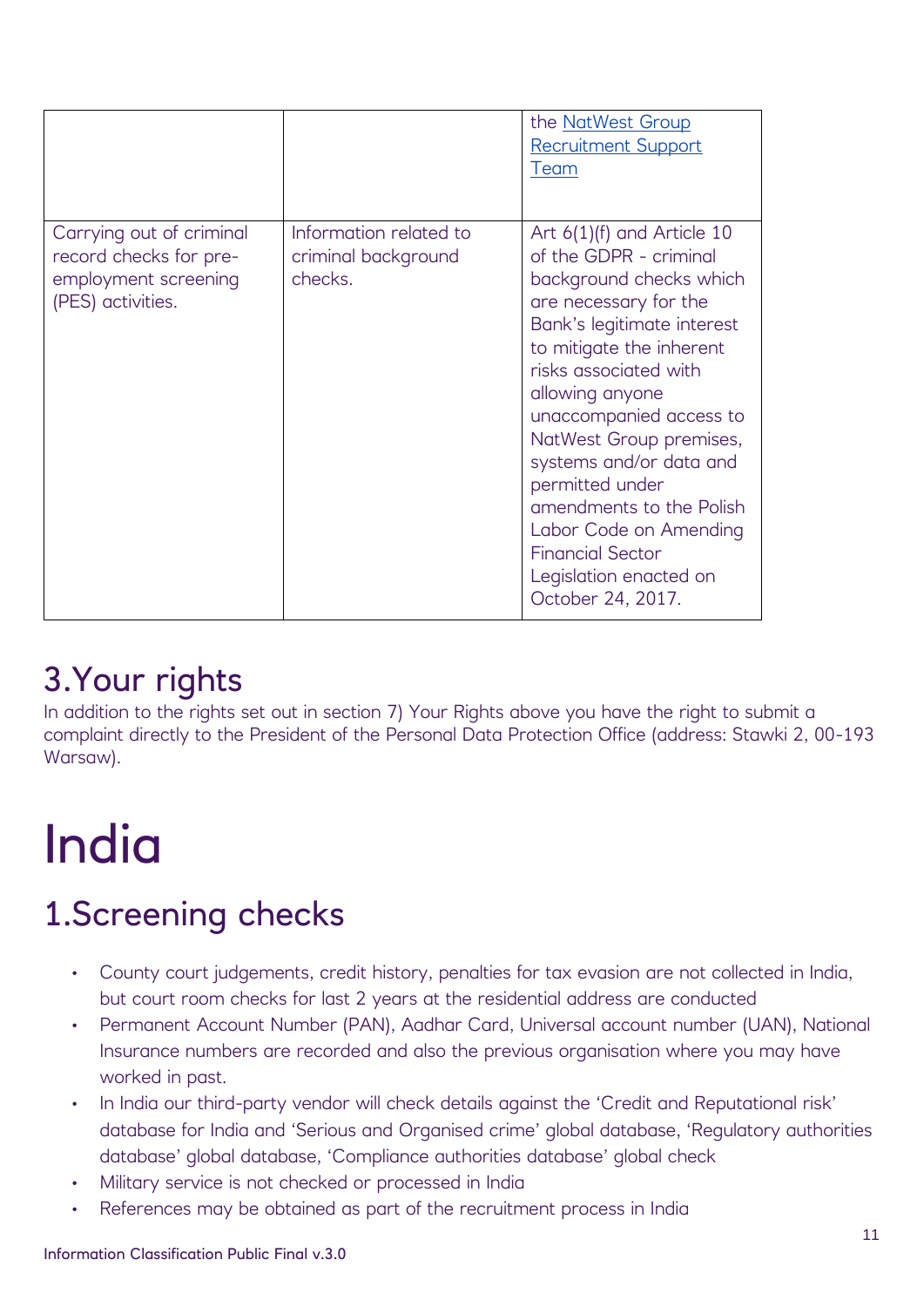### Schedule 1: Full list of information we may process

- Name, work and home contact details
- Date and place of birth
- Education and work history
- \*Individual demographic information in compliance with legal requirements (such as marital status, national identifier, passport/visa information, nationality, citizenship, military service, disability, work permit, date and place of birth or gender)
- \*Health issues requiring adaptations to working environment
- Job title, grade and job history
- Employment contract related information (including compensation, location, hours of work and so on)
- Reporting and managerial relationships
- \*Leaves of absence (such as maternity leave, sickness absence)
- Photograph(s)
- 1Disciplinary / grievance records
- Time and attendance details
- \*Bank account details for salary payment purposes
- Expenses such as travel and expenses claimed from the bank
- Personal information contained in CVs (e.g. name, address, telephone number, e-mail address, employment history, degree(s) and other qualifications, languages and other skills). These may also include, without limitation: age, nationality and race (only to the extent allowed by law), compensation details, a record of our contact history with you and comments from third parties
- Skills and qualifications
- Personal information which you have made available for the purposes of recruitment on jobs boards, LinkedIn (or other publicly available social media networks) and to third parties such as recruitment agencies that we work closely with
- Training history and plans
- Results of original and ongoing employee screening, where relevant (see section 7)
- Details provided in relation to Conduct policies (such as conflicts of interest, personal account dealing, trade body membership and so on)
- \*Health & safety incidents, accidents at work and associated records
- Building CCTV images
- Information Classification Public
- Audio recordings of telephone interviews
- Video recordings of interviews
- Notes from face-to-face interviews
- Psychometric test results and associated reports
- Results from behavioural assessments (e.g. Assessment Centre exercises)
- Results from technical assessments
- References and recommendations

\*These categories of information might potentially include some special categories of information. Special categories of information are not routinely collected about all applicants but may be collected where the bank has a legal obligation to do so, or if you choose to disclose it to us during the course of your relationship with the bank.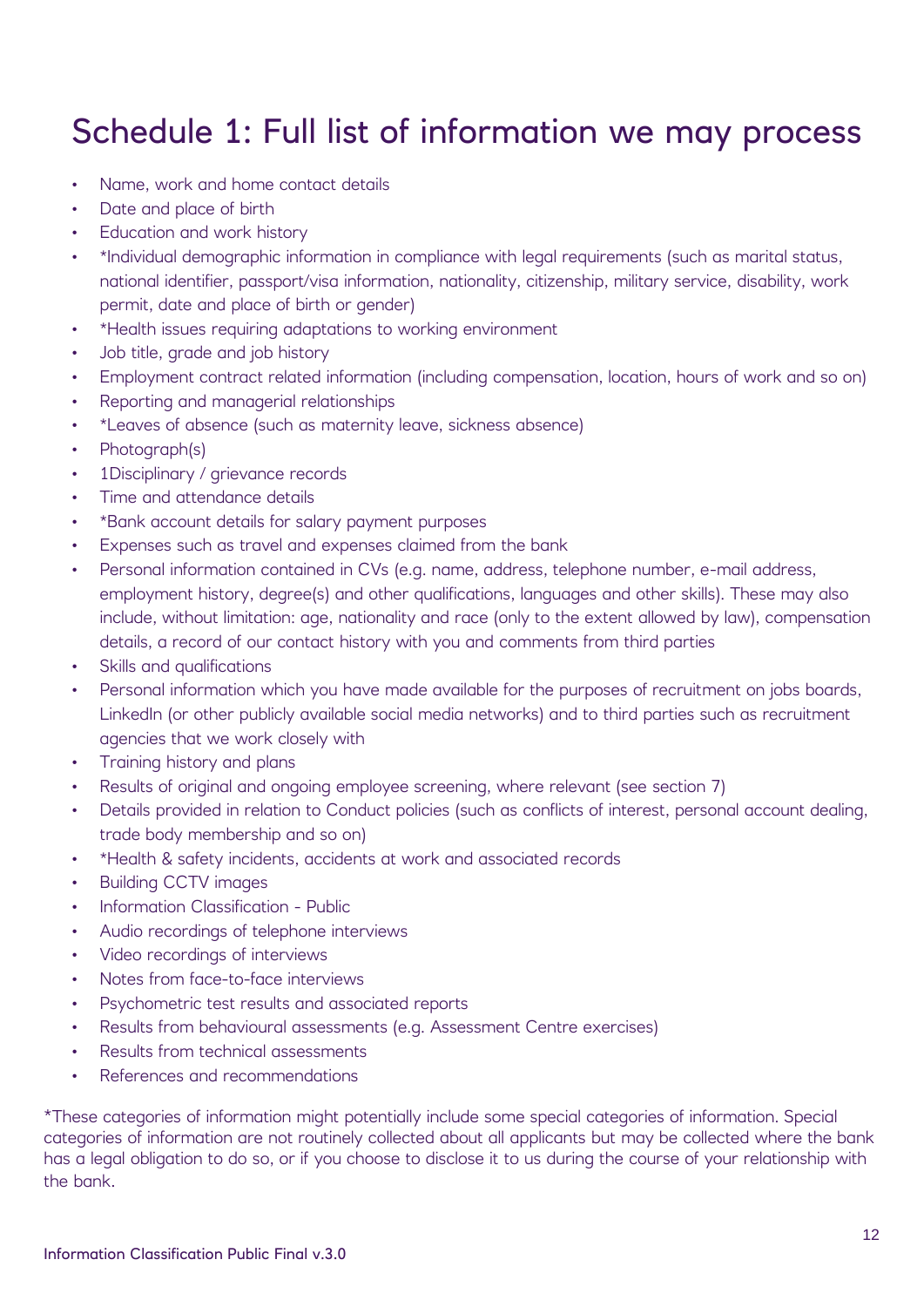## Schedule 2: Data Protection Regulator Websites

| Country   | State (if<br>applicable)  | <b>Local Data</b><br><b>Protection Authority</b>                                                                                            | Website                                             |
|-----------|---------------------------|---------------------------------------------------------------------------------------------------------------------------------------------|-----------------------------------------------------|
| Finland   | $\equiv$                  | The Office of the<br><b>Data Protection</b><br>Ombudsman                                                                                    | https://tietosuoja.fi/en/home                       |
| France    | $\equiv$                  | <b>The National</b><br>Commission on<br>Informatics and<br>Liberty - Commission<br>nationale de<br>l'informatique et des<br>libertés (CNIL) | https://www.cnil.fr/en/home                         |
| Gibraltar | $\equiv$                  | <b>Gibraltar Regulatory</b><br>Authority                                                                                                    | http://www.gra.gi/data-protection                   |
| Germany   | Federal                   | Die<br>Bundesbeauftragte<br>für den Datenschutz<br>und die<br>Informationsfreiheit                                                          | https://www.bfdi.bund.de/DE/Home/home_nod<br>e.html |
| Germany   | Baden-<br>Württember<br>g | Der<br>Landesbeauftragte<br>für den Datenschutz<br>Baden-Württemberg                                                                        | https://www.baden-<br>wuerttemberg.datenschutz.de/  |
| Germany   | <b>Bayern</b>             | Der Bayerische<br>Landesbeauftragte<br>für den Datenschutz                                                                                  | https://www.datenschutz-bayern.de/                  |
| Germany   | <b>Berlin</b>             | Berliner Beauftragte<br>für Datenschutz und<br>Informationsfreiheit                                                                         | https://www.datenschutz-berlin.de/                  |
| Germany   | Brandenburg               | Die<br>Landesbeauftragte<br>für den Datenschutz<br>und für das Recht<br>auf Akteneinsicht<br>Brandenburg                                    | http://www.lda.brandenburg.de/                      |
| Germany   | <b>Bremen</b>             | Die<br>Landesbeauftragte<br>für Datenschutz und                                                                                             | https://www.datenschutz.bremen.de/                  |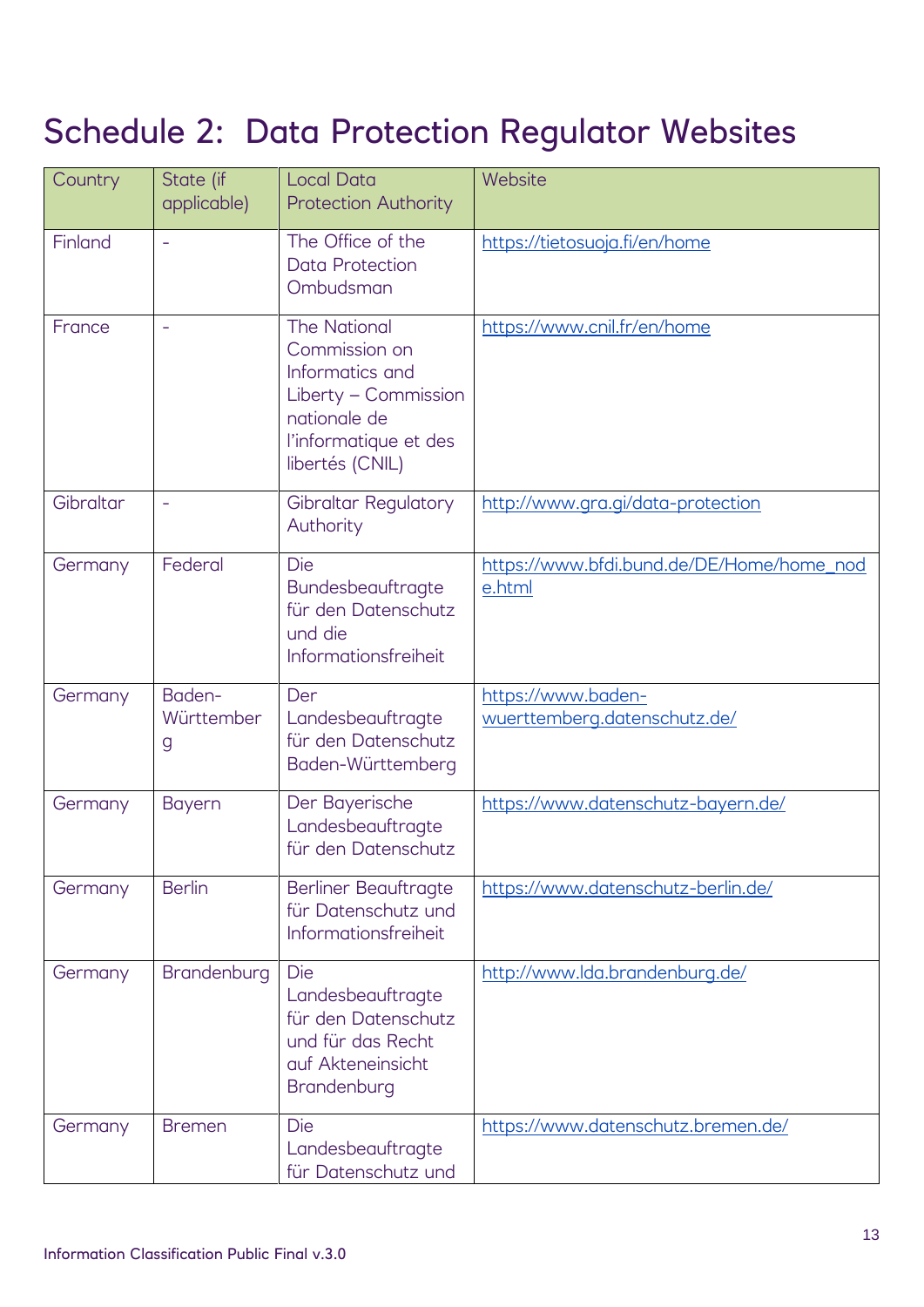|         |                               | Informationsfreiheit<br><b>Bremen</b>                                                                 |                                                                          |
|---------|-------------------------------|-------------------------------------------------------------------------------------------------------|--------------------------------------------------------------------------|
| Germany | Hamburg                       | Der Hamburgische<br>Beauftragte für<br>Datenschutz und<br>Informationsfreiheit                        | https://www.datenschutz-hamburg.de/                                      |
| Germany | Hessen                        | Der Hessische<br>Datenschutzbeauftra<br>gte                                                           | https://datenschutz.hessen.de/                                           |
| Germany | Mecklenburg<br>Vorpommer<br>n | Der<br>Landesbeauftragte<br>für Datenschutz und<br>Informationsfreiheit<br>Mecklenburg-<br>Vorpommern | https://www.datenschutz-mv.de/                                           |
| Germany | <b>Niedersachs</b><br>en      | Die<br>Landesbeauftragte<br>für den Datenschutz<br>Niedersachsen                                      | http://www.lfd.niedersachsen.de/startseite/                              |
| Germany | Nordrhein-<br>Westfalen       | Landesbeauftragte<br>für Datenschutz und<br>Informationsfreiheit<br>Nordrhein-Westfalen               | https://www.ldi.nrw.de/                                                  |
| Germany | Rheinland-<br>Pfalz           | Der<br>Landesbeauftragte<br>für den Datenschutz<br>und die<br>Informationsfreiheit<br>Rheinland-Pfalz | https://www.datenschutz.rlp.de/de/startseite/                            |
| Germany | Saarland                      | <b>Unabhängiges</b><br>Datenschutzzentrum<br>Saarland                                                 | https://datenschutz.saarland.de/                                         |
| Germany | Sachsen                       | Der Sächsische<br>Datenschutzbeauftra<br>gte                                                          | https://www.saechsdsb.de/                                                |
| Germany | Sachsen-<br>Anhalt            | Landesbeauftragter<br>für den Datenschutz<br>Sachsen-Anhalt                                           | https://datenschutz.sachsen-<br>anhalt.de/nc/datenschutz-sachsen-anhalt/ |
| Germany | Schleswig-<br>Holstein        | Unabhängiges<br>Landeszentrum für                                                                     | https://www.datenschutzzentrum.de/                                       |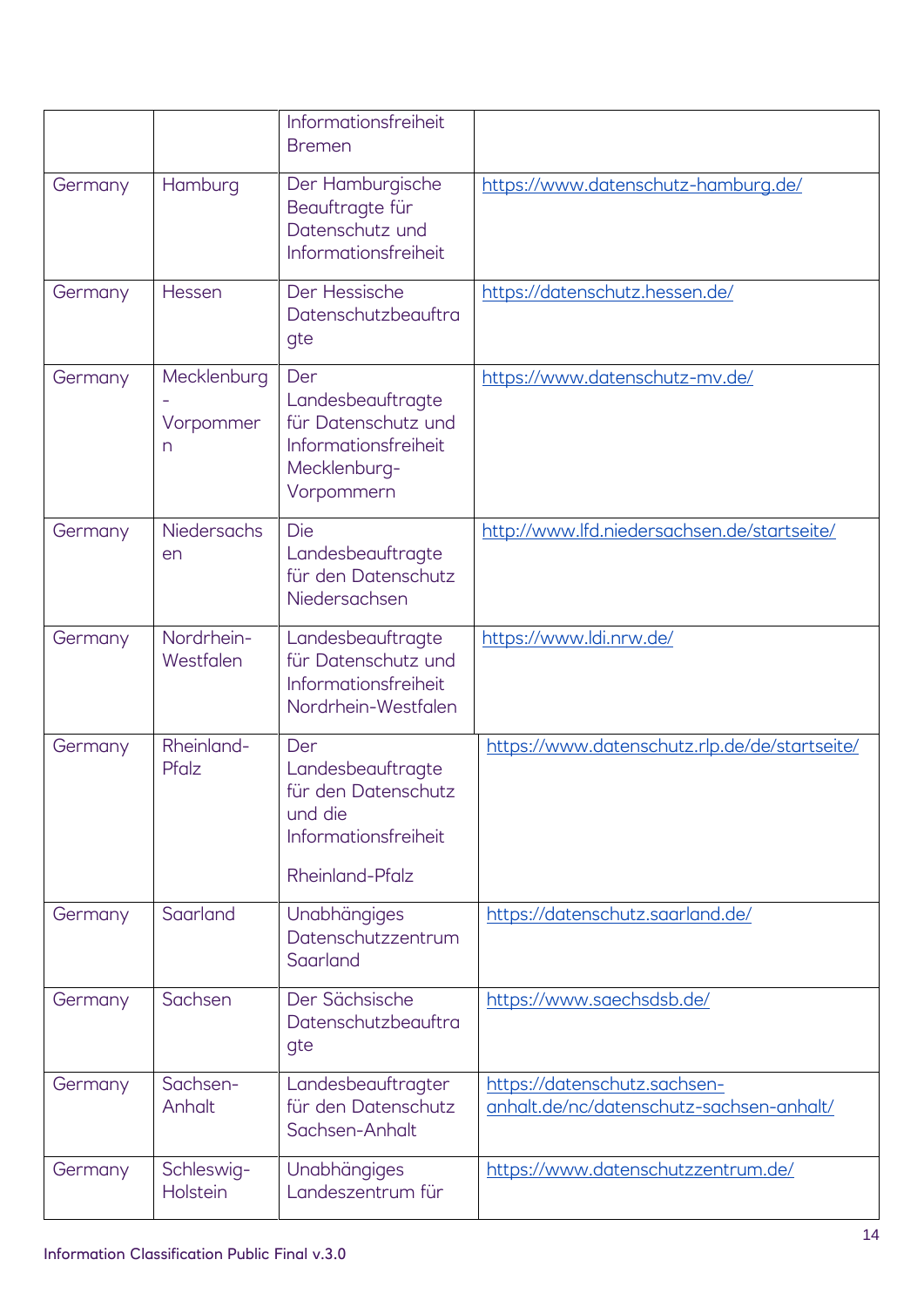|                        |                          | Datenschutz<br>Schleswig-Holstein                                                                                      |                                        |
|------------------------|--------------------------|------------------------------------------------------------------------------------------------------------------------|----------------------------------------|
| Germany                | Thüringen                | Der Thüringer<br>Landesbeauftragte<br>für den Datenschutz<br>und die<br>Informationsfreiheit                           | https://www.tlfdi.de/tlfdi/            |
| Greece                 | ÷,                       | The Hellenic Data<br><b>Protection Authority</b><br>(HDPA)                                                             | http://www.dpa.gr/                     |
| Guernsey               | $\equiv$                 | The Office of the<br><b>Data Protection</b><br>Authority, Guernsey                                                     | https://odpa.gg/                       |
| Isle of<br>Mann        | $\equiv$                 | The Information<br>Commissioner, Isle of<br>Mann                                                                       | https://www.inforights.im/             |
| Italy                  | $\overline{\phantom{0}}$ | The Italian Data<br>Protection Authority -<br>Garante per la<br>protezione dei dati<br>personali                       | http://www.garanteprivacy.it/          |
| Jersey                 | ÷                        | Jersey Officer of the<br>Information<br>Commissioner                                                                   | https://jerseyoic.org/                 |
| Luxembou<br>rg         |                          | The National Data<br>Protection<br>Commission -<br>Commission<br>Nationale pour la<br>Protection des<br>Données (CNPD) | https://cnpd.public.lu/en.html         |
| The<br>Netherland<br>S |                          | The Dutch Data<br>Protection Authority -<br>Autoriteit<br>Persoonsgegevens                                             | https://autoriteitpersoonsgegevens.nl/ |
| Norway                 | ÷                        | The Norwegian Data<br>Protection Authority                                                                             | https://www.datatilsynet.no/           |
| Poland                 | $\overline{\phantom{0}}$ | The Personal Data<br>Protection Office -<br>Biuro Generalnego                                                          | https://uodo.gov.pl/                   |